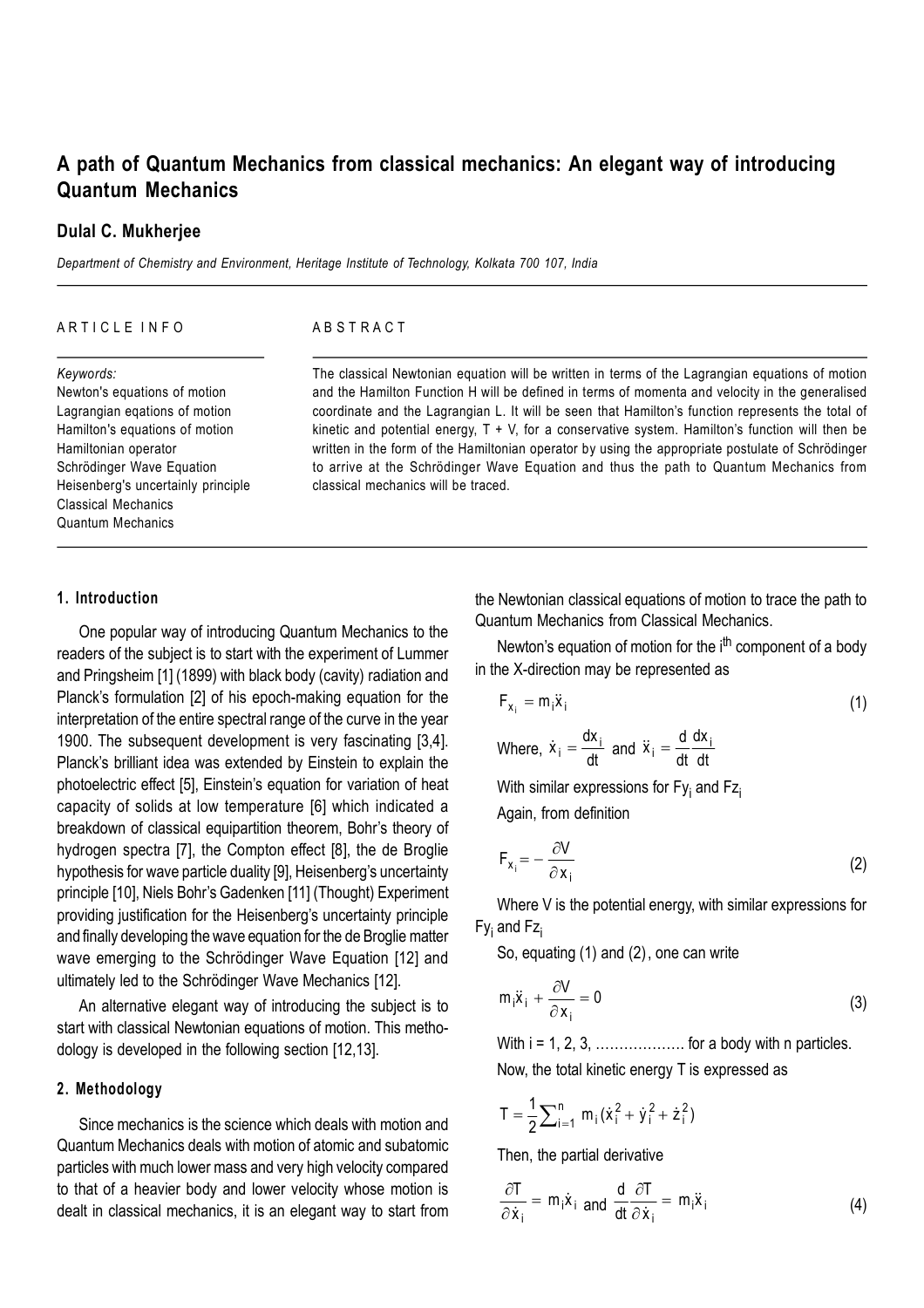*Mukherjee*

From equations (3) and (4)

$$
\frac{d}{dt}\frac{\partial T}{\partial \dot{x}_i} + \frac{\partial V}{\partial x_i} = 0
$$
\n(5)

With similar expressions for the Y and Z directions. Equation (5) is Newton's equation of motion. Equation (5) contains two functions T and V. At this stage, Lagrange introduced a function L, given by

$$
L = T - V \tag{6}
$$

Then equation (5) may be written as

$$
\frac{d}{dt}\frac{\partial (L+V)}{\partial \dot{x}_i} + \frac{\partial (T-L)}{\partial x_i} = 0
$$
 (7)

Since, T and V are independent of  $x_i$  and  $\dot{x}_i$  respectively

One can write equation (7) as

$$
\frac{d}{dt}\frac{\partial L}{\partial \dot{x}_i} - \frac{dL}{\partial x_i} = 0
$$
 (8)

With similar expressions for Y and Z directions. Equation (8) is the Lagrangian equation of Motion. The advantage of this form of equation is this that the equation is invariant under any coordinate transformation. So, in the generalized coordinate system, one can express the Lagrangian's equation in the form

$$
\frac{d}{dt}\frac{\partial L}{\partial \dot{q}_j} - \frac{\partial L}{\partial q_j} = 0
$$
\n(9)

With  $i = 1, 2, \ldots, 3n$ Since  $q_j = f(x_j, y_j, z_j)$ 

In equation (9),  $\dot{q}_j$  is the generalized velocity and  $\frac{\partial L}{\partial q}$ q  $\partial$  $\overline{\overline{\partial\mathsf{q}_{\,\mathrm{i}}\,}}\,$  is

the generalized force.

The generalized momenta is given by

$$
\mathsf{p}_{\mathsf{j}} = \frac{\partial \mathsf{L}}{\partial \dot{\mathsf{q}}_{\mathsf{i}}}
$$

Then equation (9) yields

$$
\dot{p}_j = \frac{\partial L}{\partial q_j}
$$

Lagranje's equation is a second order differential equation which is converted to a coupled first order differential equation as shown below. It is seen that

 $L = f(q_i, \dot{q}_i)$  (10)

*Accounts of Chemical Education and Research 1 (2022)*

$$
dL = \sum_{j} \left( \frac{\partial L}{\partial q_{j}} dq_{j} + \frac{\partial L}{\partial \dot{q}_{j}} dq_{j} \right)
$$
  
= 
$$
\sum_{j} (\dot{p}_{j} dq_{j} + p_{j} d\dot{q}_{j})
$$
 (11)

Now, if one considers the differential of  $\Sigma_{\,\mathsf{j}}\, \mathsf{p}_{\,\mathsf{j}}\, \dot{\mathsf{q}}_{\,\mathsf{j}}$  which has the dimension of energy as dL, then

$$
d\Sigma_j p_j \dot{q}_j = \Sigma_j (\dot{q}_j dp_j + p_j d\dot{q}_j)
$$
 (12)

Subtracting equation (11) from equation (12)

$$
d(\Sigma_j p_j \dot{q}_j - L) = \Sigma_j (\dot{q}_j dp_j + \dot{p}_j dq_j)
$$
 (13)

At this stage, a very important substitution is made:

$$
(\Sigma_j \mathsf{p}_j \dot{\mathsf{q}}_j - \mathsf{L}) = \mathsf{H} \tag{14}
$$

Where H is Hamilton's function.

Then equation (13) yields

 $dH = \sum_j (\dot{q}_j dp_j + \dot{p}_j dq_j)$ 

Thus

$$
\frac{\partial H}{\partial p_j} = \dot{q}_j \text{ and } \frac{\partial H}{\partial q_j} = -\dot{p}_j \tag{15}
$$

Equations (15), a coupled first order differential equation, known as, Hamilton's equation of Motion now replaces Lagrange's equations of motion.

The definition of H as given in equation (14) has got two very important consequences:

(i)  
\n
$$
\frac{dH}{dt} = \frac{d}{dt} (\Sigma_j p_j \dot{q} - L)
$$
\n
$$
= \Sigma (p_j \ddot{q}_j + \dot{p}_j \dot{q}_j - \frac{\partial L}{\partial q_j} \frac{dq_j}{dt} - \frac{\partial L}{\partial \dot{q}_j} \frac{d\dot{q}_j}{dt})
$$
\n
$$
= \Sigma (p_j \ddot{q}_j + \dot{p}_j \dot{q}_j - \dot{p}_j \dot{q}_j - p_j \ddot{q}_j)
$$
\n
$$
= 0
$$

That is H is a constant of motion, since it does not change with time

(ii)

$$
\Sigma_j \mathsf{p}_j \dot{\mathsf{q}}_j = \Sigma \frac{\partial \mathsf{L}}{\partial \dot{\mathsf{q}}_j} \dot{\mathsf{q}}_j = \Sigma \frac{\partial \mathsf{T}}{\partial \dot{\mathsf{q}}_j} \dot{\mathsf{q}}_j \tag{16}
$$

By definition, kinetic energy, T, is a quadratic function of velocity and T is given by

$$
T = \Sigma_{ij} a_{ij} \dot{q}_i \dot{q}_j
$$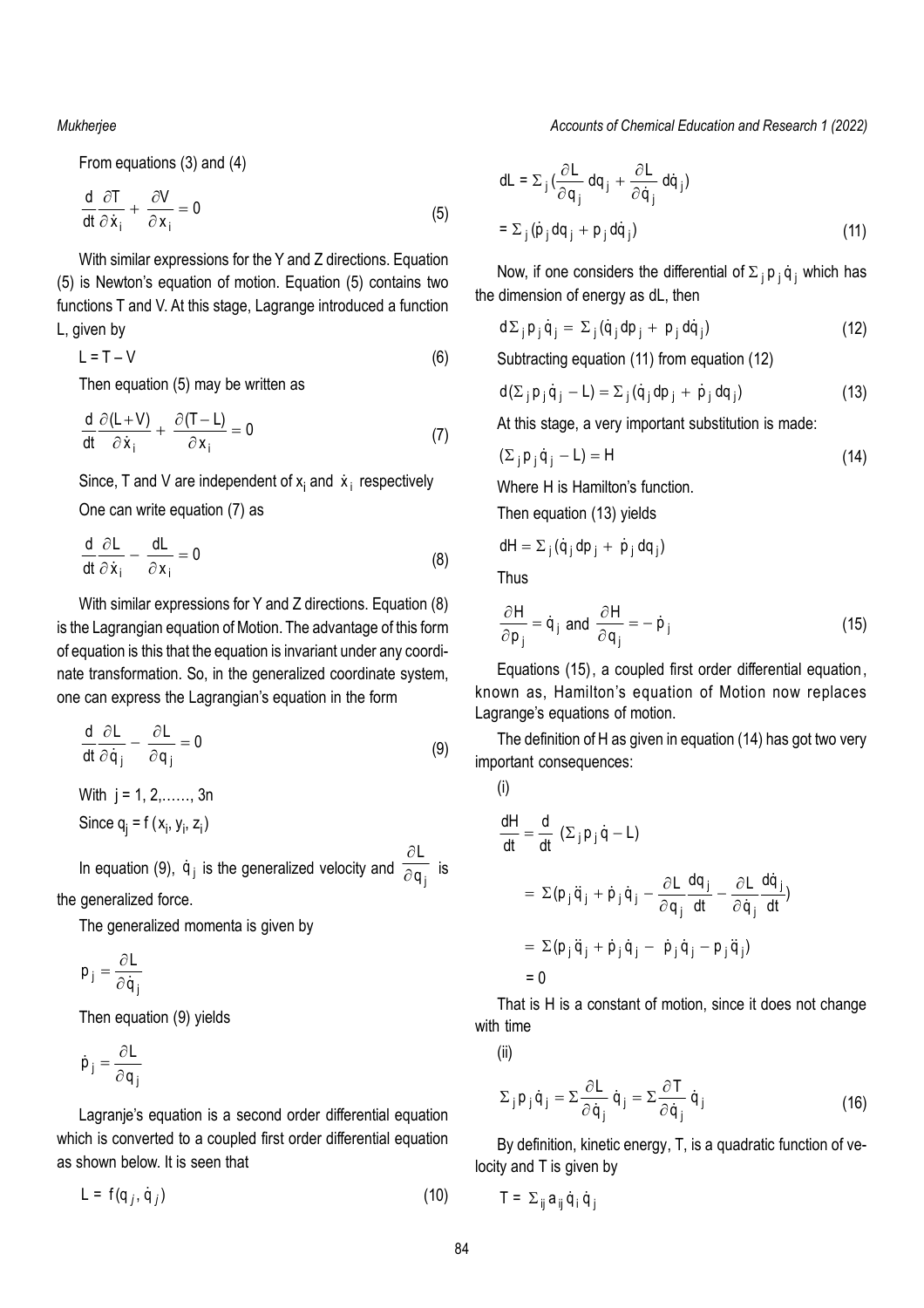*Mukherjee Accounts of Chemical Education and Research 1 (2022)*

$$
\frac{\partial T}{\partial \dot{q}_j} = 2\Sigma_i a_{ij} \dot{q}_i
$$
 (17)

(Since j contains one value  $j = i$ )

From equations (16) and (17)

$$
\Sigma_{j}\,p_{j}\,\dot{q}_{j}=2\Sigma_{ij}\,a_{ij}\,\dot{q}_{i}\,\dot{q}_{j}=2T
$$

Therefore,

$$
H = (\Sigma_j p_j \dot{q}_j - L) = 2T - L
$$
  
= T + T - L = T + V (18)

Thus, Hamilton's function H represents the total energy.

Now, it is convenient to apply Schrödinger's appropriate postulates [14] for the foundation of wave mechanical form of quantum mechanics.

If  $\Psi$  be a mathematical function representing the state of a particle, then  $\Psi$  would satisfy the operator equation for a conservative system.

$$
\widehat{H}\Psi(q) = E\Psi(q) \tag{19}
$$

Here  $\hat{H}$  is the Hamiltonian operator. This is a simple case of time independent Schrödinger equation. In equation (19) E is a constant independent of time and coordinate and is known as eigen value of the Hamiltonian operator  $\widehat{H}$  and  $\Psi$  is known as eigen function.

## Now, the following rule is followed

The classical Hamilton's function H or total energy is written in terms of coordinates and momenta ( $\mathsf{q}_\mathsf{j}$  and  $\mathsf{p}_\mathsf{j}$ ). The corresponding Quantum Mechanical Operator  $\hat{H}$  is obtained by keeping coordinates q<sub>j</sub>'s unchanged and representing the momenta p<sub>j</sub> by

$$
\frac{h}{2\pi i} \frac{\partial}{\partial q_j}
$$

For example, Hamilton's function for an electron may be given by

$$
H = T + V \tag{20}
$$

$$
T = \frac{p^2}{2m} = \frac{p_x^2 + p_y^2 + p_z^2}{2m}
$$
 (21)

(For simplicity, cartesian coordinate system is used) From equation (20)

$$
H = \frac{1}{2m} (p_x^2 + p_y^2 + p_z^2) + V
$$

Therefore, the Hamiltonian operator

$$
\widehat{H} = \frac{1}{2m} \left[ -\frac{h^2}{4\pi^2} \left( \frac{\partial^2}{\partial x^2} + \frac{\partial^2}{\partial y^2} + \frac{\partial^2}{\partial z^2} \right) + V \right]
$$
 (22)

Substituting in equation (19)

$$
-\frac{h^2}{8\pi^2 m} \nabla^2 \Psi(q) + V\Psi(q) = E \Psi(q)
$$
  

$$
\nabla^2 \Psi(q) + \frac{8\pi^2 m}{h^2} (E - V) \Psi(q) = 0
$$
 (23)

This is the Schrödinger wave equation.

Solving for  $\Psi$  in equation (23) and evaluating the expectation (average) value of E with the help of Schrödinger postulate is the prime objective of studying Quantum Mechanics.

$$
\langle H \rangle = \langle E \rangle = \frac{\langle \Psi | \hat{H} | \Psi \rangle}{\langle \Psi | \Psi \rangle}
$$
 (24)

$$
=\frac{\int \Psi^* \widehat{H} \Psi \, dv}{\int \Psi^* \Psi \, dv}
$$
 (25)

Schrödinger formulated this wave mechanics in 1926. In 1925, Heisenberg provided the matrix formulation, known as Matrix Mechanics in 1925 and the two together constitute Quantum Mechanics.

## **References**

- [1] Lummer, Pringsheim. Verb. d D Phys. Ges. 1899;1,213.
- [2] Plarick M. Ann. Physik. 1901;4,553.
- [3] Gamow George. Thirty Years that Shook Physics, Dover Publication, Inc., New York.
- [4] Jammer M. The Conceptual development of Quantum Mechanics, Mc Graw Hill Book Company, New York, 1966.
- [5] Einistein A. Ann. Physik, 1905;17,132.
- [6] Einistein A. ibid. 1907;22,180.
- [7] Bohr N. Phil. Mag. 1913;26,1,476.
- [8] Compton AH. Phys. Rev. 1923;22,409.
- [9] Broglie De. Phil. Mag. 1924;47,446.
- [10] Heisenberg W. Z. Physik. 1927;43,172.
- [11] Bohr N. Nature, 1928;121,580.
- [12] Schrödinger E. Ann. Physik. 1926;79,361,480,734,1926;81, 109.
- [13] Goldstein H. Classical Mechanics, Addison-Weiley Publishing Company, Inc., Reading, Mass, 1956.
- [14] Panling L, Wilson EB (Jr.). Introduction to Quantum Mechanics, MaGraw Hill Book Company, New York, 1935.
- [15] Murrell JN, Kettle SFA, Tedder JM. Valence Theory second edition, John Wiely & Sons Ltd.; 1970.